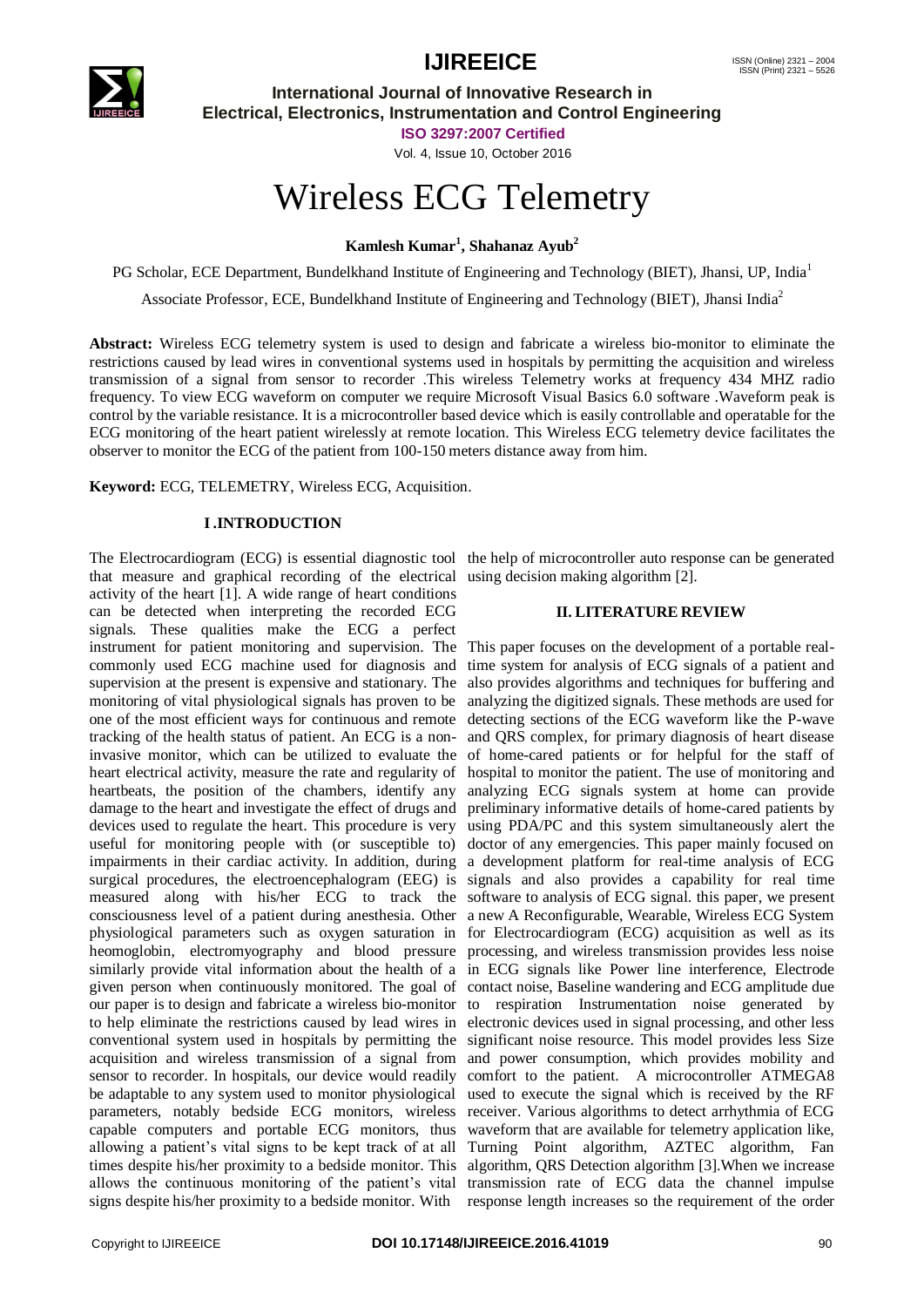# **IJIREEICE** ISSN (Online)  $_{15}^{15}$  ISSN (Online)  $_{2321 - 2004}^{1521 - 2004}$



# **International Journal of Innovative Research in Electrical, Electronics, Instrumentation and Control Engineering**

## **ISO 3297:2007 Certified**

Vol. 4, Issue 10, October 2016

of the filter increases which makes the real time operation A. Transmitter of biotelemetry system more complex [1]. ECG Transmission part contains IR LED (transmitter and monitoring can be done through android device with high receiver) in which the receiver is worked as the photo precision using socket connection between android device and detecting module [4].Tele-health is a area in which information is delivered through communication technology over large and small distance [5].Wireless monitoring system promises further improvement patient mobility and improving patient compliances with frequent and better quality measurements [6].Patient with heart arrhythmia usually need to be monitored and controlled in B. Modulation Technique hospital for one to several days [7]

# **III. WORKING OF ECG TELEMETRY**

Pulse of the ECG signal taken by thumb through the IR LEDs which are work as photo sensor .When the pulse flow into the blood then the time of diastole/systole the photo sensor senses that diastole/systole and signal is amplify through the LM324. A maximum frequency of ECG signal is up to 160 Hz, so frequency of sampling for ECG Signal is received by the RF module of the receiver, ADC should be twice than the frequency of ECG signal [8]. This circuit utilizes the RF module  $(Tx/Rx)$  for making a wireless transmit and receive the data, RF module, as the name suggests, uses radio frequency to send signals. These signals are transmitted at a particular frequency and a baud rate.



**Fig. 1 Block Diagram of Wireless ECG Telemetry**

Once ECG of the patient is taken it passes through RF module of the transmitter. This transmitted wave is detected by the receiver module. Received signal is then displayed on screen of the personal computer, which is placed away from the patient. A receiver can receive these signals only if it is configured for that frequency.

sensor, when LED is connected to the thumb then sensor senses flow of blood and signal is detected by the sensor. Second LED transmits the signal to the LM324 amplifier. Amplifier increases the strength of the signal for the transmission at fixed voltage level which is provided by voltage regulator IC7805.

The amplified signal is passes through RF module, where modulation is taken place. Amplitude shift keying is used to modulate the ECG signal which is to be transmitted. Amplitude shift keying uses simple architecture of transmitter as well as receiver. It is very cost effective than any other shift keying modulation techniques as bandwidth requirement is less.

## C. Receiver

which filter and demodulate the received signal. A Microcontroller ATMEGA8 used to execute the signal which is received by the RF module of the receiver. Microcontroller contains Rx (receiver pin) and Tx (transmitter) pin which are connected to USART (Universal Asynchronous Receiver Transmitter). PC (Personal Computer) is connected with receiver module through RS232 serial adapter. Waveform peak is control by the variable resistance.

### **IV. RESULT**

Through wireless telemetry device ECG of a volunteer has been taken and received at 150 meter away from the transmitter. Figure 2 & Figure 3 are showing the waveform which received on computer screen. Received ECG waveform is properly observable and can be analyzed easily. Wirelessly recorded ECG waveform through the module can be digitized further for deep analysis.



Fig. 2. Received ECG waveform of volunteer 1